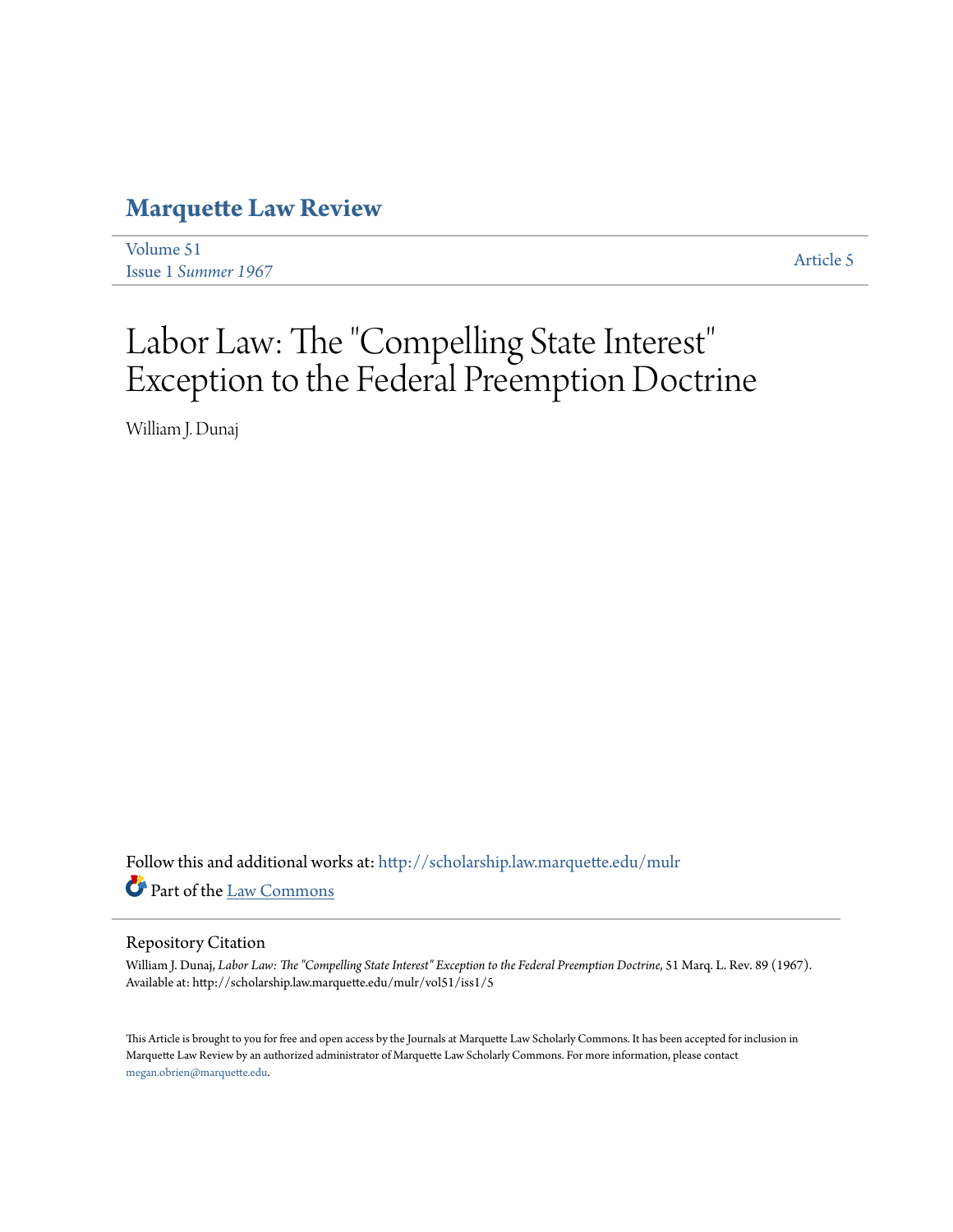## **NOTES**

Labor Law: The "Compelling State Interest" Exception to the Federal Preemption Doctrine: The growth of national business and labor organizations greatly influenced political and economic change in the early 1900's. Strife between these giants eventually posed a clear threat to interstate commerce, an interest which Congress has express Constitutional authority to regulate. Prior to Congressional action, states passed laws regulating labor controversies, which were then invoked in such disputes. Therefore, when Congress finally enacted legislation, it became inevitable that questions of federal preemption of state enactments would arise.

One of the most recent cases raising the issue of preemption is *Linn v. United Plant Guard Workers of America.'* William C. Linn was an officer of a company which the defendant union sought to unionize. Linn instituted a libel action in a U.S. District Court based upon leaflets circulated by the defendant, accusing the employer and Linn, as a manager, of depriving union members of their right to vote. The written statements, Linn contended, were known by the defendant to be false and defamatory. No actual or special damage was alleged, but Linn prayed for recovery on the ground that the statements were libelous *per se.*

The District Court dismissed the complaint on the ground that the National Labor Relations Board had exclusive jurisdiction, and this decision was affirmed by the Court of Appeals.<sup>2</sup> On certiorari, the United States Supreme Court reversed the lower courts, holding that:

**. ..**the exercise of state jurisdiction ... would be a "merely peripheral concern of the Labor Management Relations Act,' provided it is limited to redressing libel issued with knowledge of its falsity, or with reckless disregard of whether it was true or false. Moreover, . . . 'an overriding state interest' in protecting its residents from malicious libels should be recognized in these circumstances.3

To properly analyze the *Linn decision,* it is necessary to examine the background of federal preemption in labor regulation. Two views exist as to federal labor legislation. While one holds that labor regulation requires national laws to achieve consistency and uniformity, the other maintains that variances in local circumstances necessitate different laws in each state. Congress took a moderate view, though it leaned toward the former opinion, and enacted legislation adopting a policy of "positive protection of labors' right to organize"4 with the passage of the Wagner

<sup>3</sup> Linn v .United Plant Guard Workers, 383 U.S. 53, 55 (1966). 2Linn v. United Plant Guard Workers, **337** F.2d 68 (6th Cir. 1964).

**<sup>3</sup>**Linn v. United Plant Guard Workers, 383 U.S. 53, 61 (1966). <sup>4</sup>MILLs & BRowN, FRoM **THE WAGNER AcT** ToO ATr HAR-LEY, 3 (1950).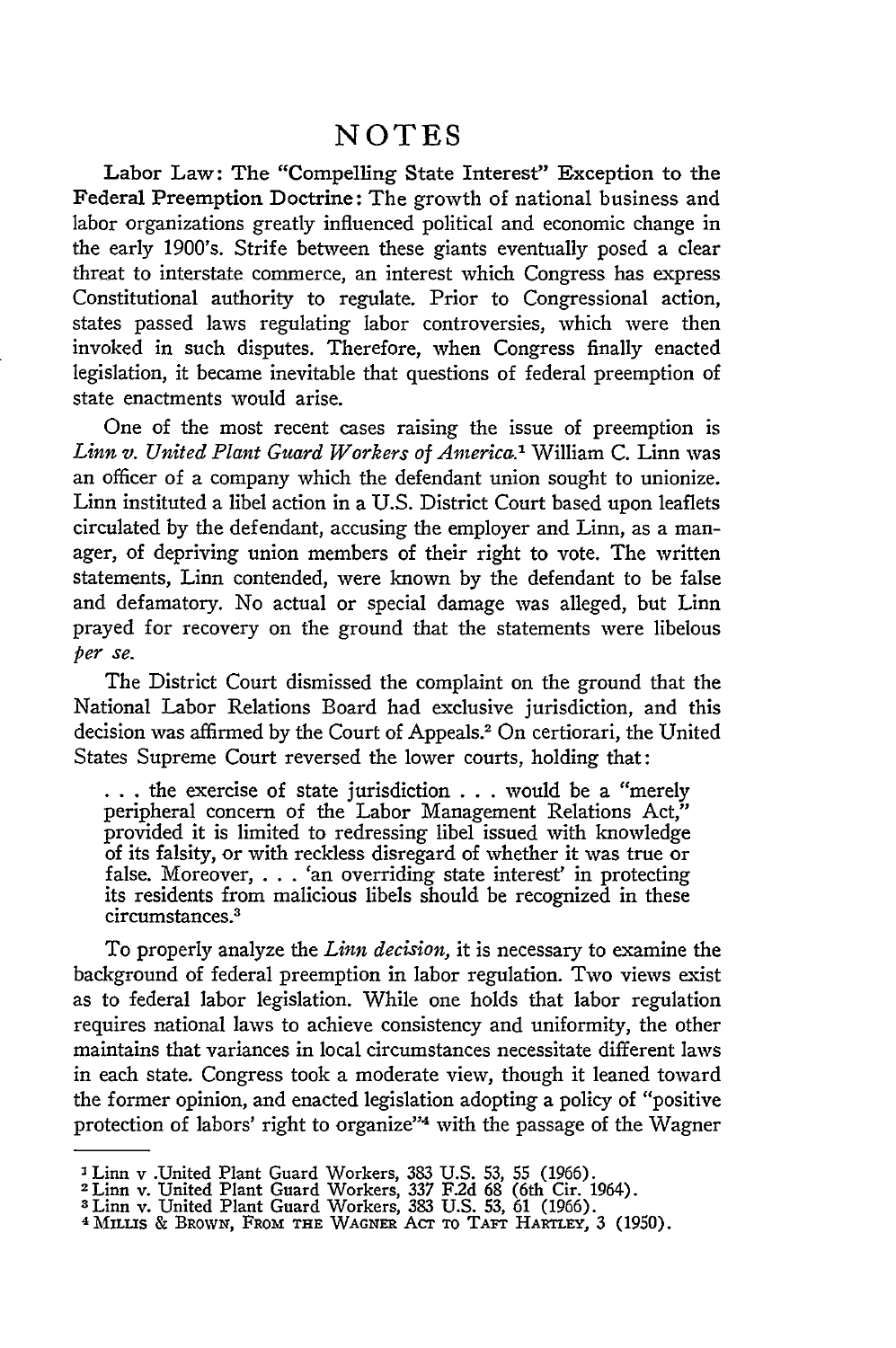Act.5 The later Taft-Hartley Act is credited with having "federalized the law,"<sup>6</sup> giving much authority to the National Labor Relations Board, as well as providing expressly that the Board's authority "shall not be affected by any other means of adjustment or prevention that has been or may be established by agreement, law or otherwise."<sup>7</sup>

None of the federal labor laws, however, contain any express provisions preempting state legislation. Cox and Seidman have written that Congress should ideally define areas it desires preempted by its enactments, but they note that:

**.. .** it is the practice for Congress to avoid the decision, thus leaving the problems to the Supreme Court. And the court, paradoxically, then draws the necessary lines by asking-in form if not in actuality—where Congress drew them.<sup>8</sup>

In addition, as the general rule is that Congress' intent to preempt state laws must be clearly manifested before the Supreme Court will preclude similar unconflicting state regulations,<sup>9</sup> one would expect to find much co-existence of state and federal labor laws. The general trend is, however, toward suspension of state authority,<sup>10</sup> and this trend has decreased the availability of state remedies not otherwise provided for in the federal law.

Several types of conduct that may be tortious were governed and thus preempted by the N.L.R.A..<sup>11</sup> Section  $8(a)$  of the Act states that: "it shall be an unfair labor practice for an employer to interfere with, restrain, or coerce employees in the exercise of the rights guaranteed in section *7.'"12* Section 8(b) reads: "it shall be an unfair labor practice for a labor organization or its agents . . . to restrain or coerce **. . .** employees in the exercise of the rights guaranteed in section  $7.^{\prime\prime}$ <sup>13</sup> Both of the preceeding relate to N.L.R.A. section 7 "rights of employees," which insures employees' freedom to join or refrain from participation in labor organizations.<sup>14</sup> Restraint and coercion, made unfair labor

**<sup>5</sup>**National Labor Relations Act, 29 U.S.C. §151 *et seq.* (1935). The Wagner Act was supplemented by the Taft-Hartley Act, 29 U.S.C. §147 *et seq.* (Supp. 1950) and further amendments in 1959.<br>
<sup>6</sup> MILLIS & BROWN, *supra* note 4, at 441.<br>
<sup>7</sup> National Labor Relations Act, 29 U.S.C. §160 (a) (1964).<br>
<sup>8</sup> Cox & Seidman, *Federalism and Labor Relations*, 64 HARV. L. REV. 211, 2

<sup>(1950).</sup> **<sup>9</sup>**Auto Workers v. Wisconsin Board, 336 U.S. 245 (1949) ; Kelly v. Washington,

<sup>302</sup> U.S. 1 (1937). *See* Mo. Pacific Railway v. Lavabee Mills, 211 U.S. 612 (1909); Cooley v. Board of Wardens, 12 How. 299 (U.S. 1851). **<sup>10</sup>**Note, *Labor Law-Federal and State Jurisdiction,* 27 N.Y.U. L. REv. 468

<sup>(1952).</sup> *SE.g.,* Oss v. Burmingham, 58 L.R.R.M. 2754 (1965); Linn v. United Plant

Guard Workers, 337 F.2d 68 (1964); Plumbers Union v. Borden, 373 U.S.<br>690 (1963); Ornamental Iron Workers Union v. Perko, 373 U.S. 701 (1963);<br>San Diego Building Trades Council v. Garmon, 359 U.S. 236 (1959).<br>12 29 U.S. 6

**<sup>1329</sup>**U.S.C. §158 (b) (1) (1964). 1429 U.S.C. §157 (1964).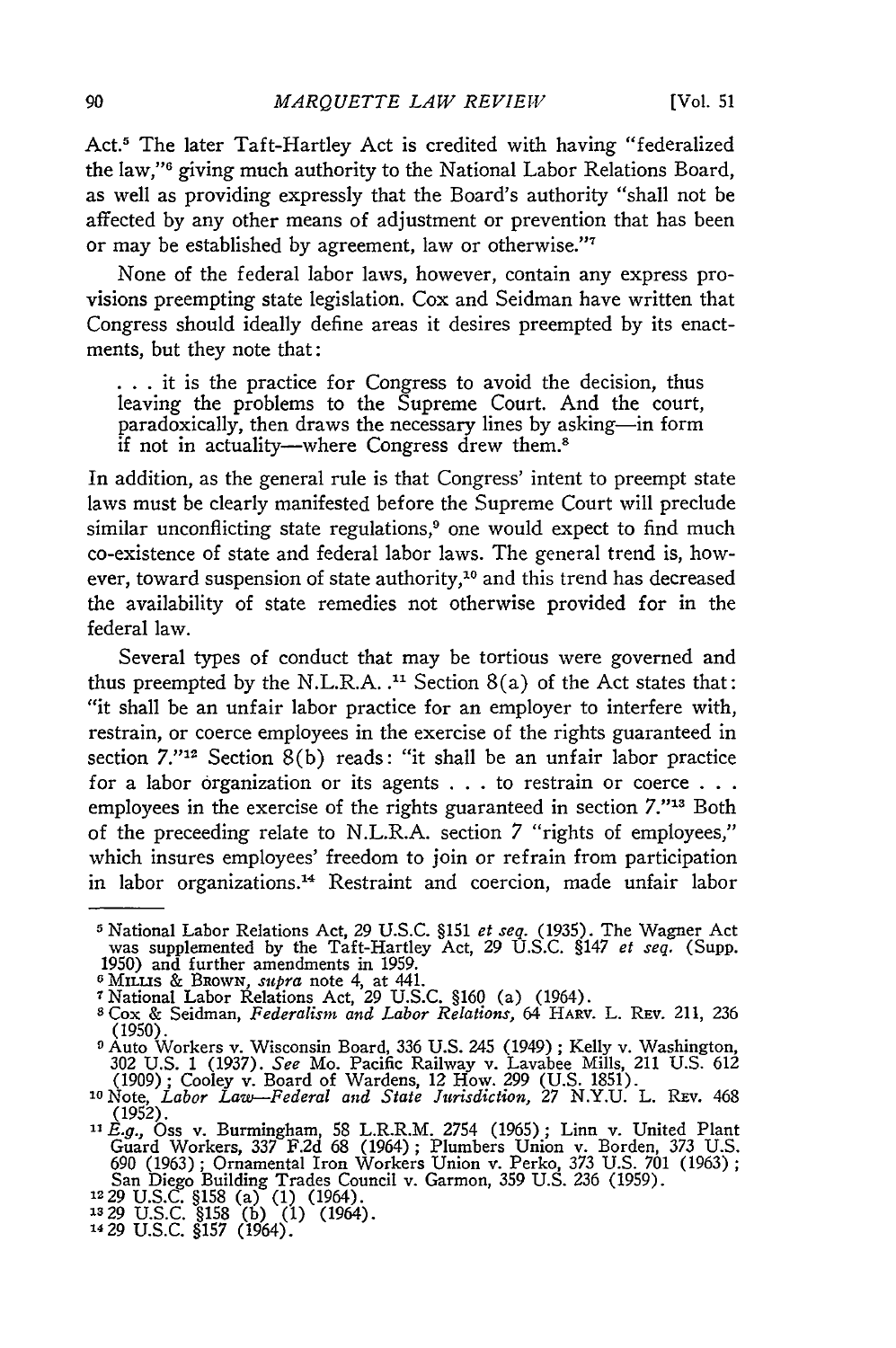practices **by** the preceeding two sections, are often accomplished by tortious acts. A person may be coerced **by** an assault, for example, and thus one act may be both a tort and an unfair labor practice concurrently. Congress was cognizant that some of these unfair labor practices were also tortious acts, but it had no intent to displace state remedies **by** the federal law.

That Congress believed state and federal remedies would still be available to victims of tortious conduct constituting unfair labor practices is evidenced **by** this statement of the committee in considering the Taft-Hartley Act:

Some of these acts are illegal under state law, but we see no reason why they should not *also* constitute unfair labor practices.  $(E$ mphasis added.)<sup>15</sup>

Senator Taft, co-sponsor of the bill stated:

**•..** suppose there is duplication in extreme cases; suppose there is a threat of violence constituting violation of the law of the state, why should it not be an unfair labor practice? There is no reason in the world why there should not be two remedies for an act of that kind. (Emphasis added.) <sup>16</sup>

Because of this belief that two remedies were available, Congress made no attempt to provide general compensation for the victims of tortious acts. The N.L.R.B. was given no general compensatory powers at all, and its injunctive powers are clearly not useable to compensate victims.<sup>17</sup>

With Congress providing no compensation in the belief that states' remedies were still available to tort victims and with the Courts consistently holding that the federal labor enactments preempted state tort remedies, the law evolved to a position where only N.L.R.B. control remained. Thus the Board was without the power to grant victims adequate relief.<sup>18</sup>

The law of torts, designed to compensate victims in these situations, was unuseable here, save in two situations. First, the N.L.R.B. could cede jurisdiction to the state, thereby allowing victims access to tort remedies.<sup>19</sup> Secondly, a state could gain jurisdiction if it had a compelling interest in regulating the conduct involved.<sup>20</sup> Such state interes was found only in cases of violence or threats of violence.<sup>21</sup> In these two

<sup>&</sup>lt;sup>15</sup> S. REP. No. 105, 80th Cong., 1st Sess. 50 as to S. 1126 (1947).<br><sup>16</sup> 93 Conc. REC. 4024 (1947) (80th Cong. 1st Sess.).<br><sup>17</sup> Linn v. United Plant Guard Workers, 383 U.S. 53, 63 (1966); 29 U.S.C. §160<br>(c) (1964).<br><sup>18</sup> I

tion Workers v. Laburnum, 347 U.S. 656 (1954); Amalgamated Utility Workers v. Consolidated Edison, 309 U.S. 261 (1940).

**<sup>&#</sup>x27;9** Guss v. Utah Labor Board, 353 U.S. 1 (1957); 29 U.S.C. §160 (a) (1964). **<sup>20</sup>**Plumbers Union v. Borden, 373 U.S. 690, 693-694 (1963). 21 Liner v. Jafco, 375 U.S. 301 (1964); Plumbers Union v. Borden, 373 U.S.

<sup>690 (1963);</sup> San Diego Building Trades v. Garmon, 359 U.S. 236 (1959) ; also see cases cited in footnote 36.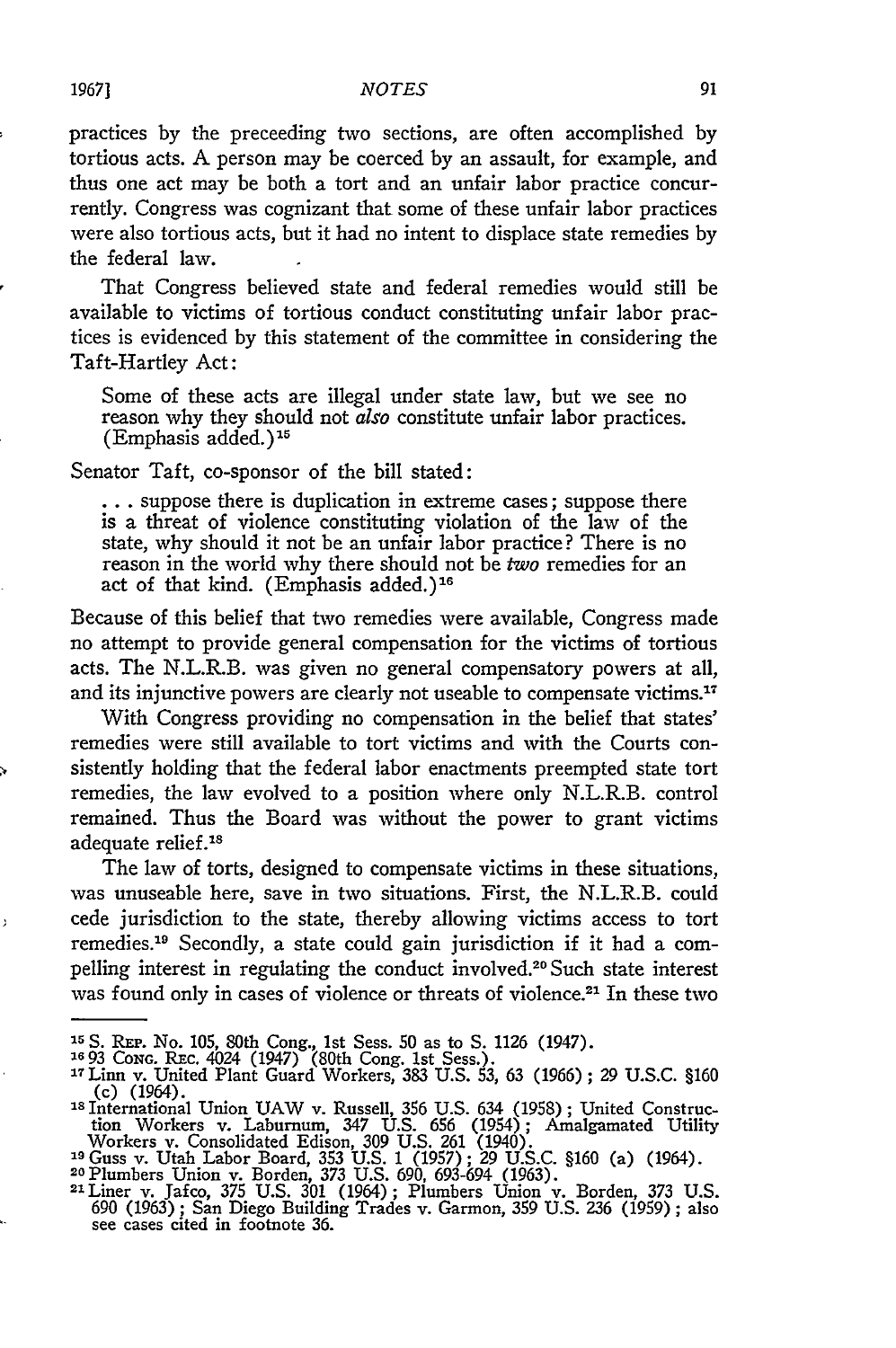instances, then, dual federal and state remedies were available,<sup>22</sup> but this left a large area without adequate available remedies.

**A** libel case not involving threats of violence could not be commenced in state courts if arguably involving unfair labor practices, since there would be no compelling state interest.<sup>23</sup> Such cases, when brought before the N.L.R.B., were found generally to involve acts protected **by** the liberal free speech provisions of the N.L.R.A., and thus no redress at all was available.<sup>24</sup>

More liberal free speech was allowed **by** the N.L.R.A. because invectives were traditionally employed in labor bargaining and were thought unavoidable.<sup>25</sup> Congress apparently felt that hampering speech in labor disputes could only result in a proliferation of law suits, stifling free bargaining.

Epithets have been common in labor disputes, and the Board, following Congress' intent, has generally found them protected **by** the N.L.R.A.'s free speech provision, section 8(c), even though the epithets were erroneous and defamatory.26 The N.L.R.B. has drawn some limits, though, and it has indicated it would decide differently if statements were uttered with actual malice, "a deliberate intention to falsify" or a "malevolent desire to injure."<sup>27</sup> Section  $8(c)$  provides:

The expressing of any views, argument, or opinion, or the dissemination thereof, whether in written, printed, graphic, or visual form, shall not constitute or be evidence of an unfair labor practice under any of the provisions of this Act, if such expression contains no threat of reprisal or force or promise of benefit.<sup>28</sup>

In interpreting this provision, the Board stated it "tolerates intemperate, abusive and inaccurate statements made **by** the union during attempts to organize employees," but it "does not interpret the act as giving either party license to injure the other intentionally **by** circulating defa-

<sup>22</sup> Brenan's Inc., 147 N.L.R.B. 1545 (1964); Monroe Auto Equipment Co., 146 N.L.R.B. **1267** (1964); Youngstown Cartage Co., 146 N.L.R.B. **305** (1964); Edro Corp., 144 N.L.R.B. **875 (1963). 23Record** Chronicle Publishing Co. v. Seattle Typographical Union, **59** L.R.R.M.

<sup>2200 (</sup>Wash. Super. Ct. 1965); Teamsters Local 150 (Cal. Dist. Ct. App.)<br>56 L.R.R.M. 2993 (1964); Schnell Tool and Die Corp. v. United Steel Work-<br>ers, 200 N.E.2d 727 (Ohio Com. Pl. 1964), 55 L.R.R.M. 2945; Blum v. Interna-

not constitute or be evidence of an unfair labor practice... if such expression<br>contains no threat of reprisal or force or promise of benefit."<br>25 N.Y. Times v. Sullivan, 376 U.S. 254 (1964).<br>26 E.g., Bettcher Manufacturin

Co., **75** N.L.R.B. **1169, 1170-73** (1948). **<sup>27</sup>**Linn v. United Plant Guard Workers, **383 U.S. 53, 61 (1966).** *See:* Stewart

Warner Corp., 102 N.L.R.B. **1153, 1158 (1953) ;** Bok, *The Regulation of Cam-paign Tactics in Representation Elections Under the N.L.R.A.,* **78** HARV. L. Ray. **38, 66** (1964). **2829 U.S.C. §158** (c) (1964).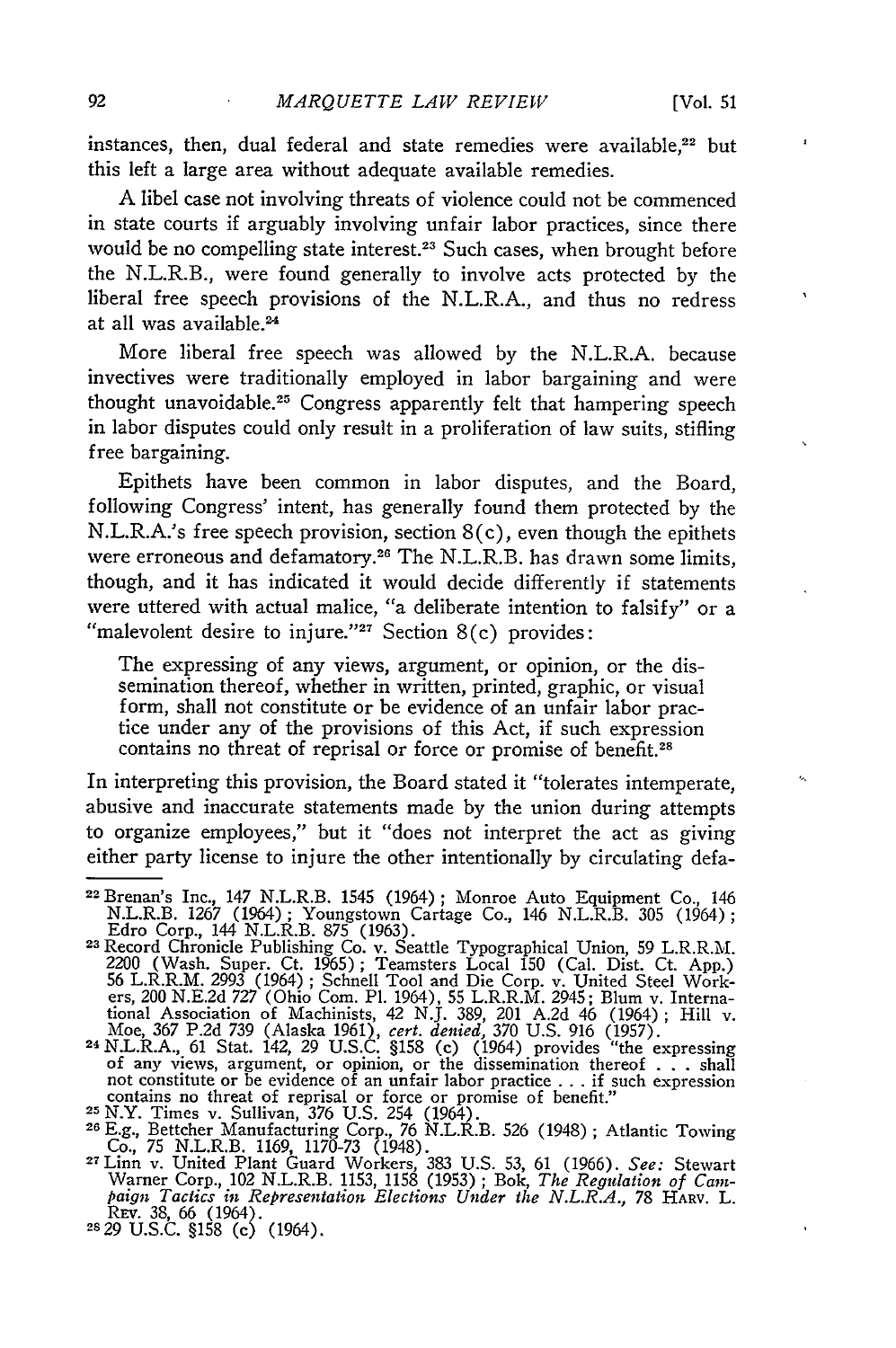matory or insulting material known to be false."<sup>29</sup> Thus, this section of the N.L.R.A. has generally protected name-calling in labor bargaining from N.L.R.B. sanctions.

At this juncture, with little chance of libel victims getting redress in state courts or from the N.L.R.B., the *Laburnum* case was decided by the United States Supreme Court.<sup>30</sup> The Court therein decided that an injured party was entitled to recover damages in a common-law tort action against three labor unions whose tortious acts were unfair labor practices at the same time. The language in the opinion appeared heartening as the court ruled state tort remedies were available to the victims of tortious conduct during labor bargaining. The Court's words seemed to extend state remedies to all tort victims. In rejecting the union's contention that the N.L.R.A. preempted state tort remedies, the Court said:

 $\ldots$  [t]he contrary view is consistent with the language of the Act and there is positive support for it in our own decisions and in the legislative history of the Act **....** To the extent **. . .** that Congress has not prescribed procedure for dealing with the consequences of tortious conduct already committed, there is no ground for concluding that existing criminal penalties . . . for ground for concluding that existing or

But this ray of sunshine was quickly dispelled with the Garmon case,<sup>32</sup> decided shortly after *Laburnum,* which again denied the use of tort remedies to victims of tortious acts arguably constituting unfair labor practices absent violence or threats of violence. The Court again saw the need for uniform regulation of labor of primary importance and possible only through a single tribunal. Only exceptional circumstances were seen as permitting state tort remedies, and these circumstances were defined as "conduct marked by violence and imminent threats to the public order."<sup>33</sup> These apparent contradictory decisions were distinguished as *Laburnum* was pointed out to have been an action "based on violent conduct."<sup>34</sup> Thus, it was clear that absent a compelling state interest, found only in "intimidation and threats of violence,"35 an activity arguably subject **t'o** the N.L.R.B.'s jurisdiction precluded state courts from exercising jurisdiction.

Courts considering the permissibility of state jurisdiction over acts arguably constituting unfair labor practices, absent violence or the threat of violence, concluded that the area had been preempted generally

- <sup>33</sup> *Id.* at 247.<br><sup>33</sup> *Id.* at 247.<br><sup>34</sup> *Id.* at 248 (footnote 6).
- **<sup>35</sup>d.** at 248.

<sup>&</sup>lt;sup>29</sup> Linn v. United Plant Guard Workers, 383 U.S. 53, 61 (1966); *See* Maryland<br>Drydock Co. v. Labor Board, 183 F.2d 538 (1950).<br><sup>30</sup> United Construction Workers v. Laburnum Corp., 347 U.S. 656 (1954).

**<sup>3&#</sup>x27;** *Id.* at 664-665.

**<sup>32</sup>**San Diego Building Trades Council v. Garmon, 359 U.S. 236 (1959).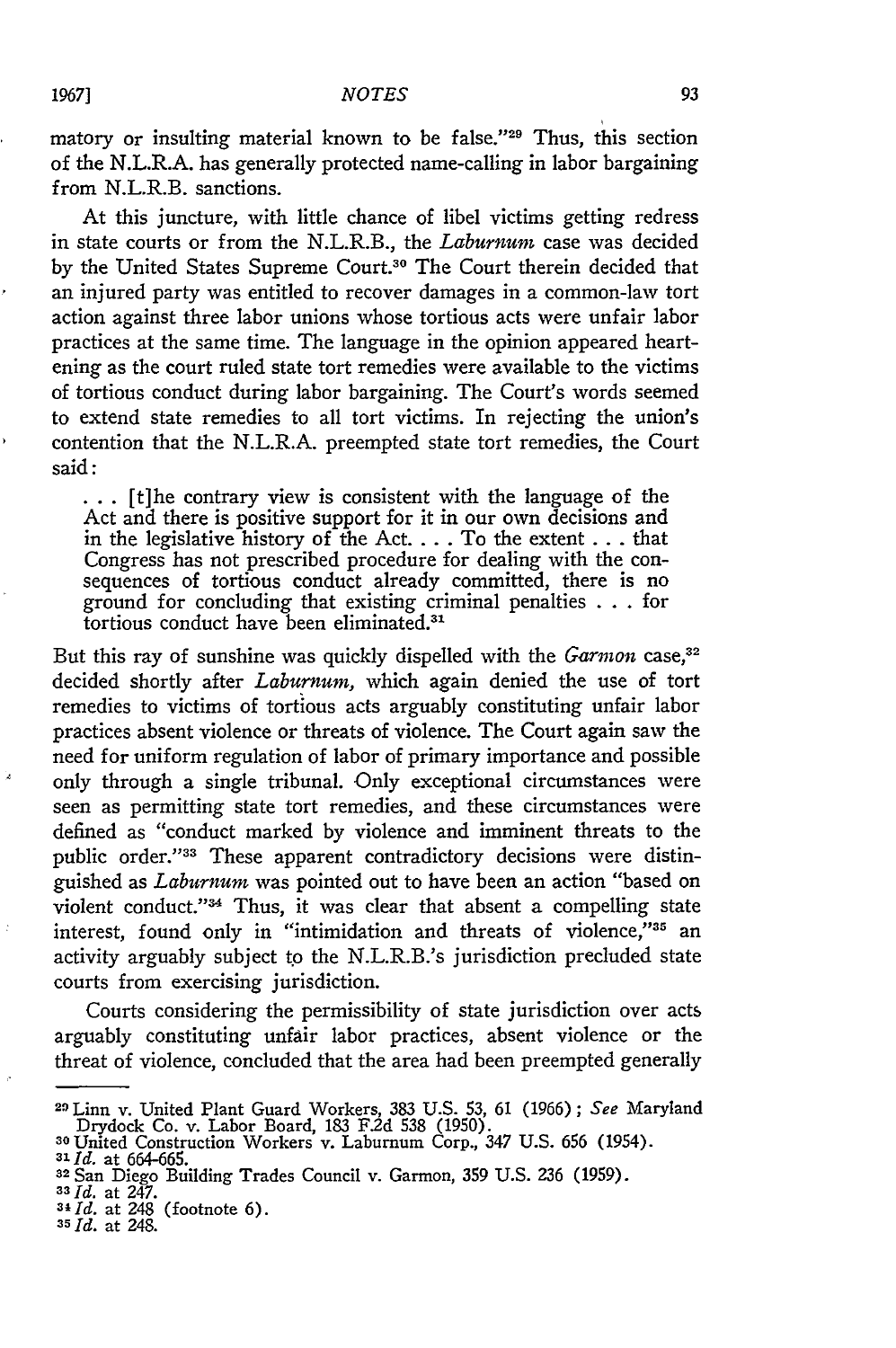and cited *Garmon* as the controlling decisions.<sup>36</sup> It was generally concluded that even though the N.L.R.B. declined to exercise its jurisdiction, the state courts were still precluded from taking cases arguably subject to the Board's authority.<sup>37</sup> Only one court read the *Garmon* rule as allowing states to exercise jurisdiction over a libel action even though it appeared the acts were protected by the N.L.R.A.. This court exercised its jurisdiction, concluding that a valid state interest that did not transgress federal policy existed in the libel action.38 In view of the Supreme Court's interpretation of the *Garmon* rule in the later *Linn v. United Plant Guard Workers,* this was a most perspicacious though singular opinion.

In the *Linn* decision, the Supreme Court discussed the exception to the preemption rule for cases of compelling state interests-and stated: "We similarly conclude that a State's concern with redressing malicious libel is 'so deeply rooted in local feeling and responsibility' that it fits within the exception specifically carved out by *Garmon."39* Inadequacy of the N.L.R.B. remedies were discussed as the Court stated, "The injury that the statement might cause to an individual's reputationwhether he be an employer or a union official-has no relevance to the Board's function."<sup>40</sup> A need for a private remedy in malicious libel was seen by the Court, as the "Board can award no damages, impose no penalty, or give any other relief to the defamed individual."41

The fact that the Board has no authority to grant effective relief aggravates the State's concern since the refusal to redress an otherwise actionable wrong creates disrespect for the law and encourages the victim to take matters into his own hands. The function of libel suits in preventing violence has long been recognized.<sup>42</sup>

The Court, however, allayed opponents' fears that libel suits could be used "to dampen the ardor of labor debate" by limiting the availability

Busch, Inc., 348 U.S. 468 (1955) (summarizes earlier cases on this point).<br><sup>37</sup> San Diego Building Trades Council v. Garmon, 359 U.S. 236 (1959); Garmon<br>v. San Diego Building Trades Council, 353 U.S. 26 (1957); See also Li

Cutters v. Fairlawn Meats, Inc., 353 U.S. 20 (1957).<br><sup>38</sup> Meyer v. Joint Council 53 Teamsters, 58 L.R.R.M. 2183 (Pa. Super. Ct., 1965)<br><sup>39</sup> Linn v. United Plant Guard Workers, 383 U.S. 53, 62 (1966).<br><sup>40 Id.</sup> at 63

- *41 Ibid.*
- 
- *<sup>42</sup>Id.* at 64 (footnote 6).

<sup>&</sup>lt;sup>36</sup> Liner v. Jafco, 375 U.S. 301 (1964): Teamsters Local 150 v. Superior Court of Sacramento County (Cal. Dist. Ct. App.) 56 L.R.R.M. 2993 (1964) ; Plumb- ers Union v. Borden, 373 U.S. 690 (1963) ; International Association of Iron Workers v. Perko, 373 U.S. 701 (1963); Construction and General Laborers<br>v. Curry, 371 U.S. 542 (1963); Marine Engineers v. Interlake Co., 370 U.S<br>173 (1962); *In* re Green, 369 U.S. 689 (1962); San Diego Building Trades<br>C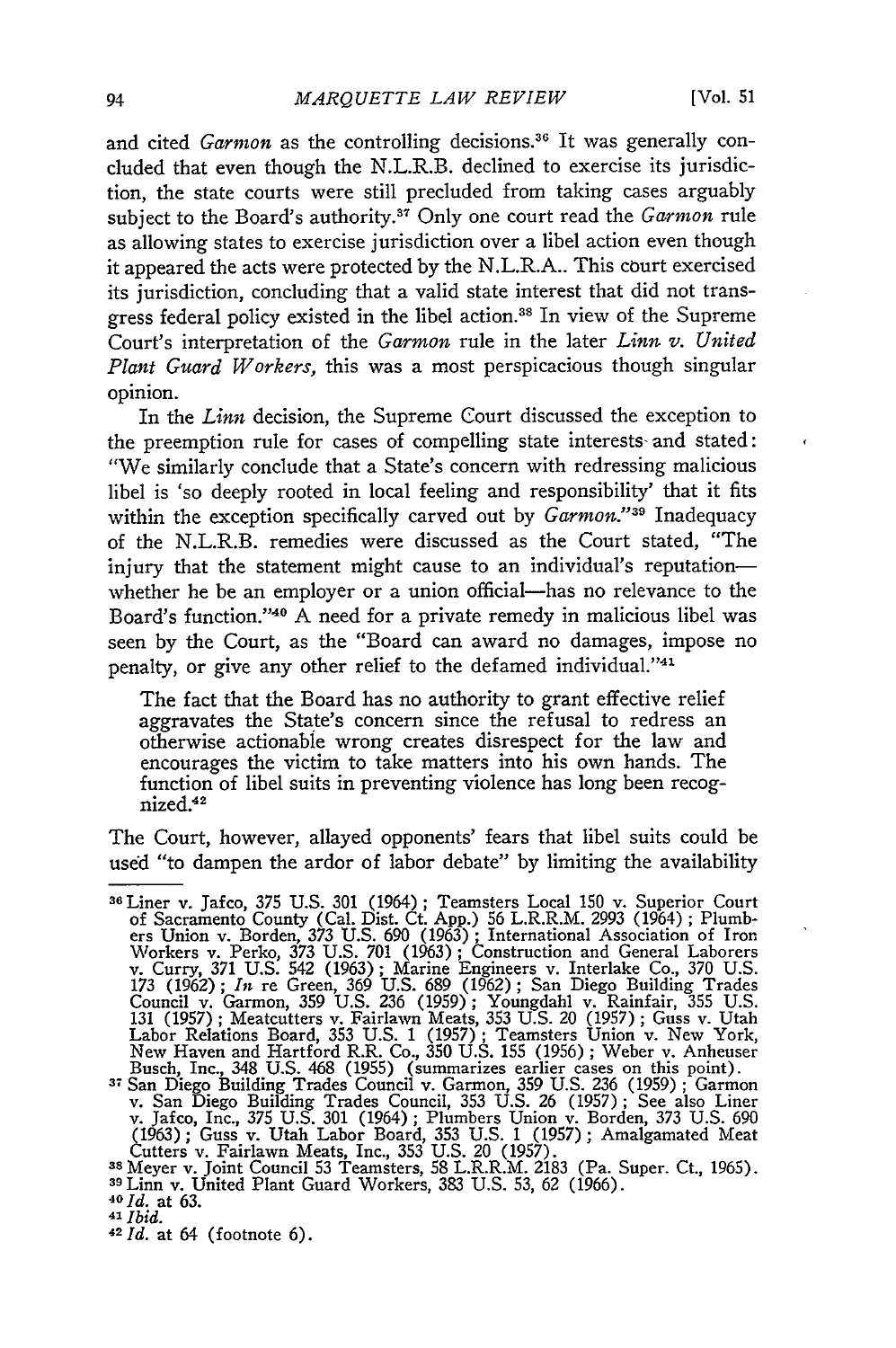of suit to "those instances in which the complainant can show that the defamatory statements were circulated with malice and caused him damage."43

What then does the *Linn* decision change? It certainly broadens the concept of "compelling state interests." In examining several decisions it can be concluded that regulation of violence and threats of violence still arouse clearly compelling state interests,<sup>44</sup> whereas the control of peaceful picketing does not.<sup>45</sup> Obscuring the definintion of these areas, however, is the fact that most cases have contained several types of conduct in combination. These combined activities were decided to have (or not to have) aroused a compelling state interest in such regulation so that often no one action can be isolated and pointed to as singularly sufficient to arouse this interest. From Supreme Court decisions on this point, it is apparent that states may regulate combined activities involving or threatening: 1) the public safety and order and the use of streets or highways,<sup>46</sup> 2) massed name-calling, picketing, intimidation, and threats "calculated to provoke violence,"47 3) threats of physical injury, mass picketing, blocking egress and ingress to a place of employment, and blocking highways,<sup>48</sup> 4) mass picketing with threats of violence and the prevention of ingress to a non-union employer, $49\,5$ ) the maintenance of domestic peace generally,50 and now 6) malicious libels with actual damages caused thereby.<sup>51</sup> States have been found to have no overriding interest in the regulation of: 1) peaceful picketing or 2) picketing and pressuring prospective customers.<sup>52</sup>

The *Linn* decision is, to this author, a further step toward the proper treatment of labor disputes in a federal system, and for the present it outlines the extent of the compelling state interest in malicious libel as an exception to the preemption doctrine. Reconsideration and change of labor law concepts are not unheard of. In a decision after *Linn,* on March 28, 1966, the Supreme Court directed that in the area of violence and threats of violence "the permissible scope of state remedies . . . is strictly confined to the direct consequences of such conduct, and does

- 41U.A.W. v. Russell, 356 **U.S.** 634 (1958); Youngdahl v. Rainfair, **355 U.S.** 131 (1957); United Construction Workers v. Laburnum Corp., 347 U.S. **656** (1954); Allen Bradley Local v. Wisconsin Employment Relations Board, **315** U.S. 740 (1942).<br><sup>45</sup> Liner v. Jafco, Inc., 375 U.S. 301 (1964); Plumbers Union v. Borden, 373
- U.S. 690 (1963); Local 438 Construction Laborers v. Curry, 371 **U.S.** 542 (1963); San Diego Building Trades Council v. Garmon, 359 **U.S.** 236 (1959). 46Allen Bradley Local v. Wisconsin Employment Relations Board, 315 **U.S.** 740
- (1942). <sup>4</sup>Youngdahl v. Rainfair, 355 U.S. 131, 139 (1957).
- 
- 
- 48 Auto Workers v. Wisconsin Board, 351 U.S. 266 (1952).<br><sup>49</sup> U.A.W. v. Russell, 356 U.S. 634 (1958).<br><sup>50</sup> Linn v. United Plant Guard Workers, 337 F.2d 68 (6th Cir. 1964) ; Plumbers Union v. Borden, 373 U.S. 690, 693 (1963). **<sup>5</sup> <sup>1</sup>**Linn v. United Plant Guard Workers, 383 U.S. 53 (1966).
- 
- **52San** Diego Building Trades Council v. Garmon, 359 U.S. 236 (1959).

 $43$  *Id.* at 64-65.